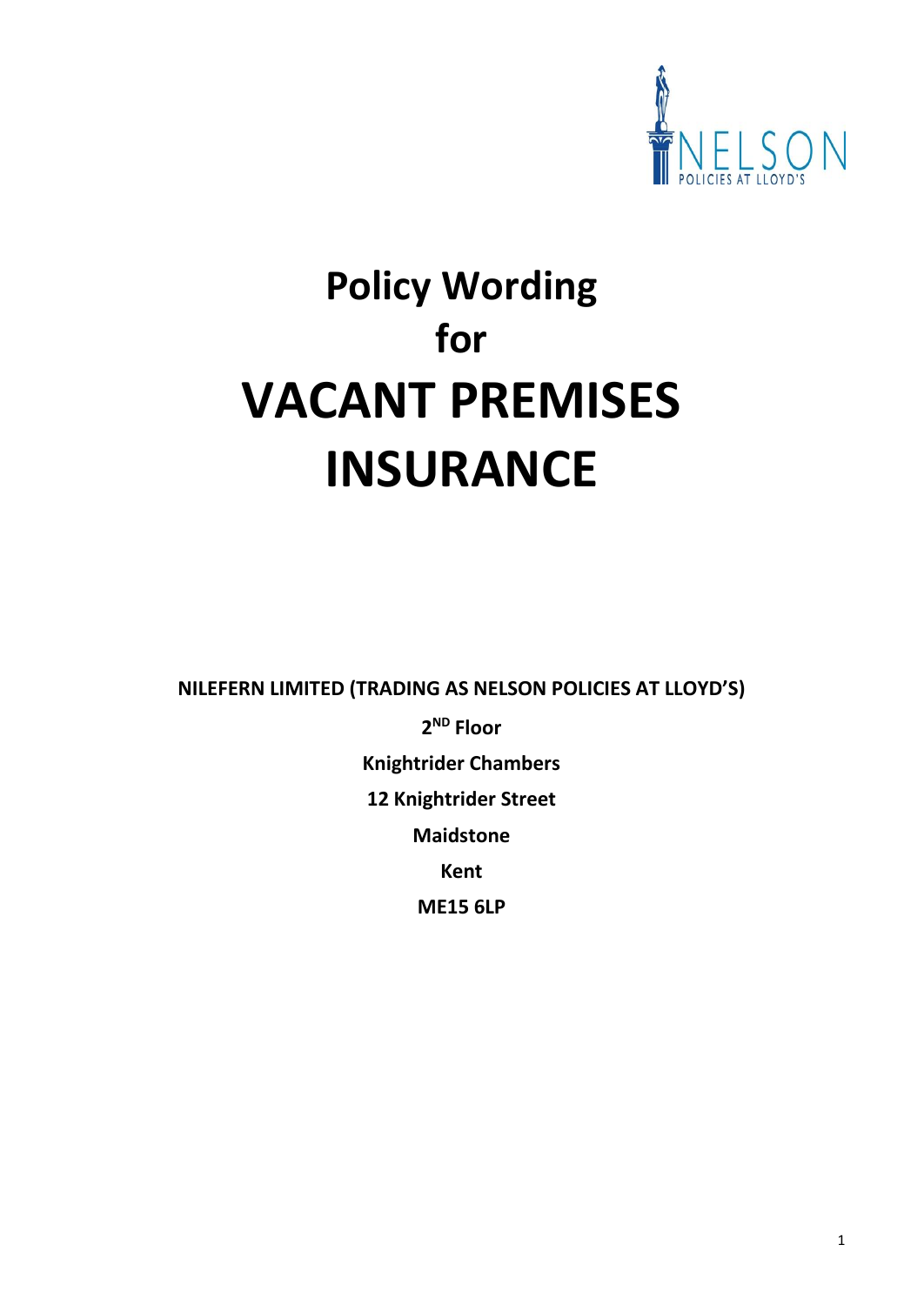# **Introduction**

In return for payment of the premium shown in the **schedule**, **we** agree to insure **you,** subject to the terms and conditions contained in or endorsed on this insurance, against loss or damage **you** sustain or legal liability **you** incur for accidents happening during the **period of insurance**.

Wherever the following words appear in bold in this policy they will have the meanings shown in the Definitions on page 6.

This document, the **schedule** and any endorsement(s) attached form **your** policy.

This document sets out the conditions of the policy between **you** and **us**. It should be kept in a safe place.

Please read the whole document carefully. It is arranged in different sections. It is important that:

- **you** check that the sections **you** have requested are included in the **schedule**;
- **you** check that the information **you** have given **us** is accurate see the "Information You have given Us" section;
- **you** notify **your** broker as soon as practicable of any inaccuracies in the information you have given **us**;
- **you** comply with **your** duties under each section and under the insurance as a whole.

# **Important Information – Information You have given Us**

In deciding to accept this policy and in setting the terms and premium, **we** have relied on the information **you** have given **us**. **You** must take care when answering any questions **we** ask by ensuring that all information provided is accurate and complete.

If **we** establish that **you** deliberately or recklessly provided **us** with false or misleading information **we** will treat this policy as if it never existed and decline all claims.

If **we** establish that **you** carelessly provided **us** with false or misleading information it could adversely affect your policy and any claim. For example, **we** may:

- treat this policy as if it had never existed and refuse to pay all claims and return the premium paid. **We**  will only do this if **we** provided **you** with insurance cover which **we** would not otherwise have offered;
- amend the terms of **your** insurance. **We** may apply these amended terms as if they were already in place if a claim has been adversely impacted by **your** carelessness;
- reduce the amount **we** pay on a claim in the proportion the premium **you** have paid bears to the premium **we** would have charged **you**; or
- cancel **your** policy in accordance with the Right to cancel condition below.

**We** or **your** insurance **broker** will write to **you** if **we**:

- intend to treat **your** policy as if it never existed; or
- need to amend the terms of **your** policy.

If **you** become aware that information **you** have given **us** is inaccurate, **you** must inform **your broker** as soon as practicable.

## **Notifying us of any changes or inaccuracies**

**You** must notify **your broker**:

without delay if **you** become aware that information **you** have given **us** is inaccurate;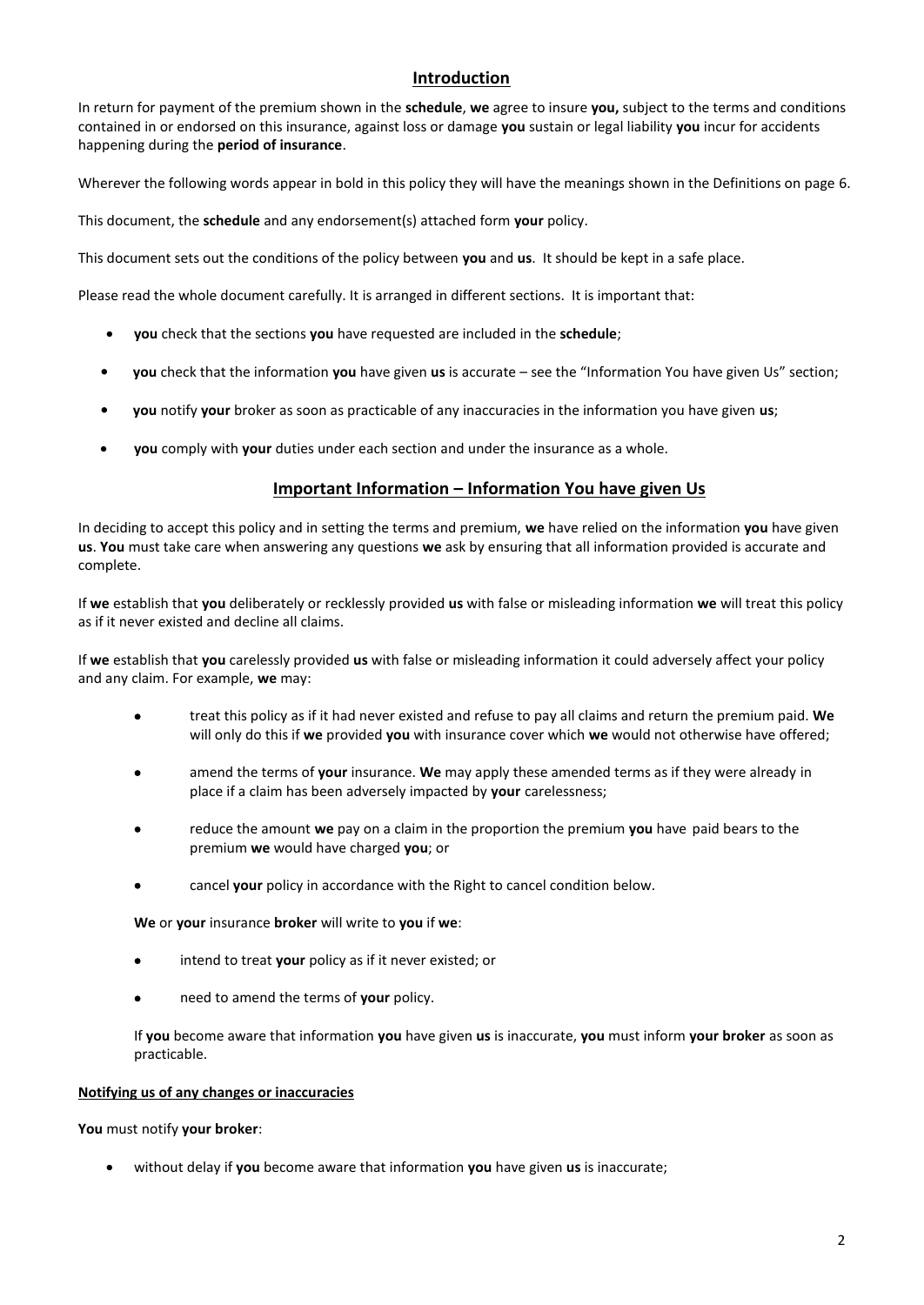within fourteen (14) days of **you** becoming aware about any changes in the information you have provided to **us** which happens before or during the **period of insurance**.

When **we** are notified that information **you** previously provided is inaccurate, or of any changes to that information, **we** will tell **you** if this affects your insurance. For example, **we** may amend the terms of your insurance or cancel your insurance in accordance with the Cancellation clause below.

If **you** fail to notify **us** that information **you** have provided is inaccurate, or **you** fail to notify **us** of any changes, this insurance may become invalid and **we** may not pay **your** claim, or any payment could be reduced.

# **Important Information – "Policyholder Notices"**

#### **Cancellation**

**You** can also cancel this policy at any time by writing to **your broker**.

**We** can cancel this policy by giving **you** thirty (30) days' notice in writing.

**We** will only do this for a valid reason (examples of valid reasons are as follows):

- Non-payment of premium;
- A change in risk occurring which means that we can no longer provide you with insurance cover;
- Non-cooperation or failure to supply any information or documentation we request;
- Threatening or abusive behaviour or the use of threatening or abusive language.

#### **Refund of Premium**

You have a statutory right to cancel this policy by writing to your broker within fourteen (14) days of either:

- the date you receive this policy; or
- the start of the period of insurance

#### whichever is the later.

If this insurance is cancelled then, provided **you** have not made a claim, **you** will be entitled to a refund of any premium paid, subject to a deduction for any time for which **you** have been covered. This will be calculated on a proportional basis. For example, if **you** have been covered for six (6) months, the deduction for the time **you** have been covered will be half the annual premium.

If **you** cancel this insurance outside of the statutory right period, there may be an additional charge, as stated in the **schedule**, to cover the administrative cost of providing the insurance.

If **we** pay any claim, in whole or in part, then no refund of premium will be allowed.

If **you** do not exercise your right to cancel **your** policy, it will continue in force and **you** will be required to pay the premium.

#### **Claims**

#### How to make a claim

If **you** want to make a claim under this policy, please contact **your broker.**

#### Things **you** must do

**You** must comply with the following conditions. If **you** fail to do so, **we** may not pay **your** claim, or any payment could be reduced.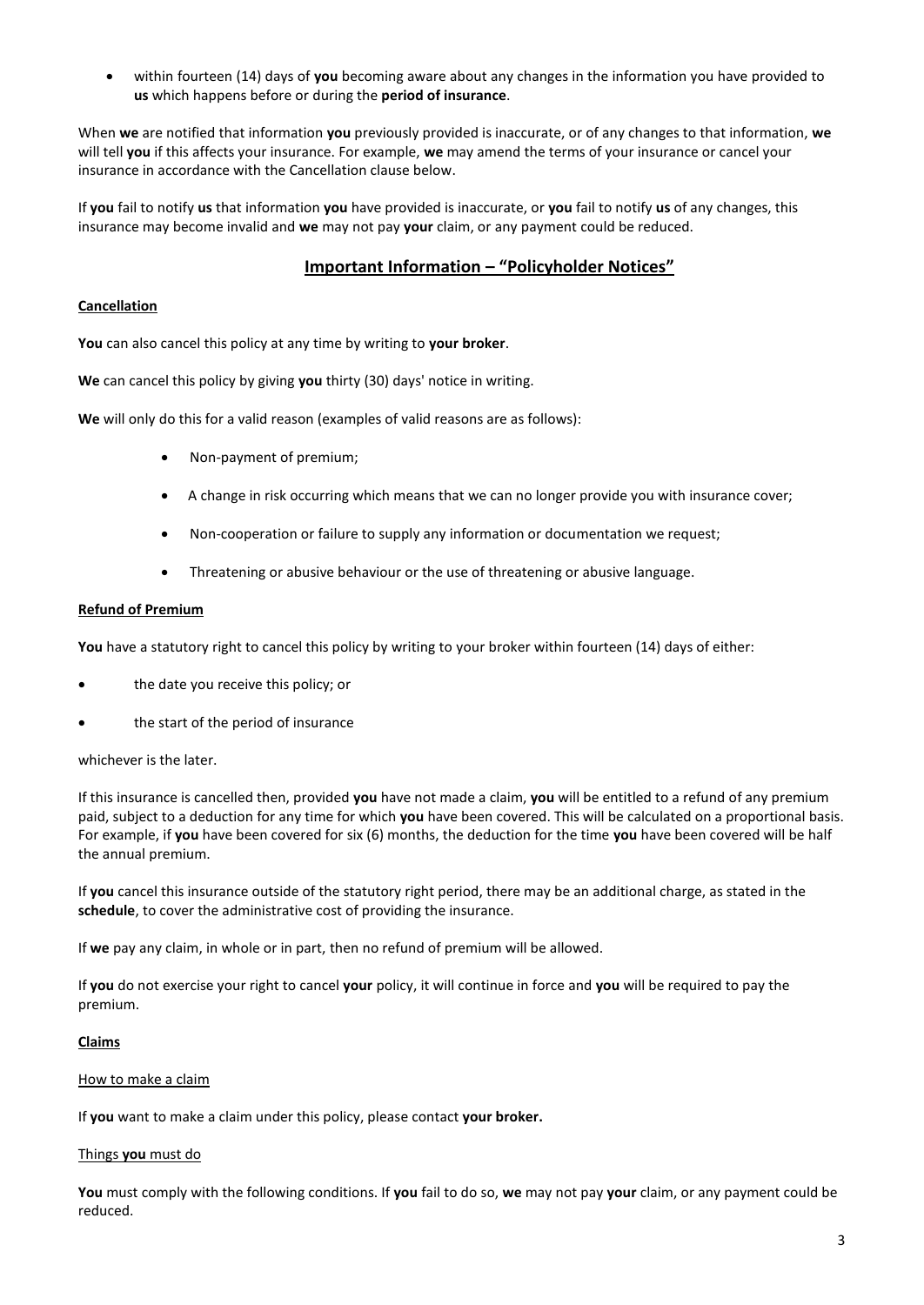- 1. **You** must notify **your** broker as soon as practicable giving full details of what has happened.
- 2. **You** must provide **your broker** with any other information **we** may require.
- 3. **You** must forward to **your broker** as soon as practicable , but no later than fourteen (14) days, if a claim for liability is made against **you**, any letter, claim, writ, summons or other legal document you receive.
- 4. **You** must not admit liability or offer or agree to settle any claim without **our** written permission.
- 5. **You** must take all reasonable care to limit any loss, damage or injury.
- 6. **You** must notify us within 7 (seven) days of the building becoming illegally occupied and **we** resrve the right to enter the premises or any building where any loss or damage has occurred to deal with **your** claim.

# Defence of claims

**We** may, at our discretion take full responsibility for conducting, defending or settling any claim in **your** name and take any action **we** consider necessary to enforce **your** rights or **our** rights under this insurance.

#### To help us settle your claim

It is **your** responsibility to prove any loss and therefore **we** may ask you to provide any relevant information, documents and assistance **we** may require to help with **your** claim.

#### Fraudulent Claims

If **you,** or anyone acting on **your** behalf, make a claim knowing it to be false or fraudulent in amount or in any other respect, this insurance will become invalid. **We** will have no liability to pay the fraudulent claim and be entitled to recover any payments which have been made in respect of the fraudulent claim; **we** have the option to treat the insurance as having been terminated at the time of the fraudulent act and need not return premium; **we** will remain liable for legitimate losses before the fraudulent claim.

#### Underinsurance in the event of a claim under Section 1

It is **your** responsibility to ensure that the **buildings** and **contents** sums insured are sufficient to cover the full cost of rebuilding the **buildings** and replacing the **contents**. If the cost of rebuilding the **buildings** in the same form, size, style and condition as new is more than the sum insured shown on your **schedule**, **we** will (a) not pay the difference, and (b) will pay only a portion of the amount claimed, this portion being determined by the underinsurance. For example, if the sum insured is equal to 75% of the amount needed to rebuild the **buildings**, **we** will only pay 75% of any claim relating to the **buildings**.

If the sum insured for **contents** is less than the full replacement cost of the **contents**, **we** will (a) not pay the difference, and (b) will pay only a portion of the amount claimed, this portion being determined by the underinsurance. For example, if the amount of **your** contents cover is equal to 75% of the amount needed to replace all the **contents**, **we** will pay only 75% of the value of any claim relating to **contents**.

## **Complaints and concerns**

#### How to make a complaint

**Our** aim is to ensure that all aspects of **your** insurance are dealt with promptly, efficiently and fairly. At all times **we** are committed to providing **you** with the highest standard of service.

If **you** have any questions or concerns about your policy or the handling of a claim **you** should, in the first instance, contact **your broker** whose contact details are shown in the **schedule**.

In the event that **you** remain dissatisfied and wish to make a complaint, **you** can do so at any time by referring the matter to either:

The Complaints Team, Tokio Marine Kiln, 20 Fenchurch Street, London, EC3M 3BY, United Kingdom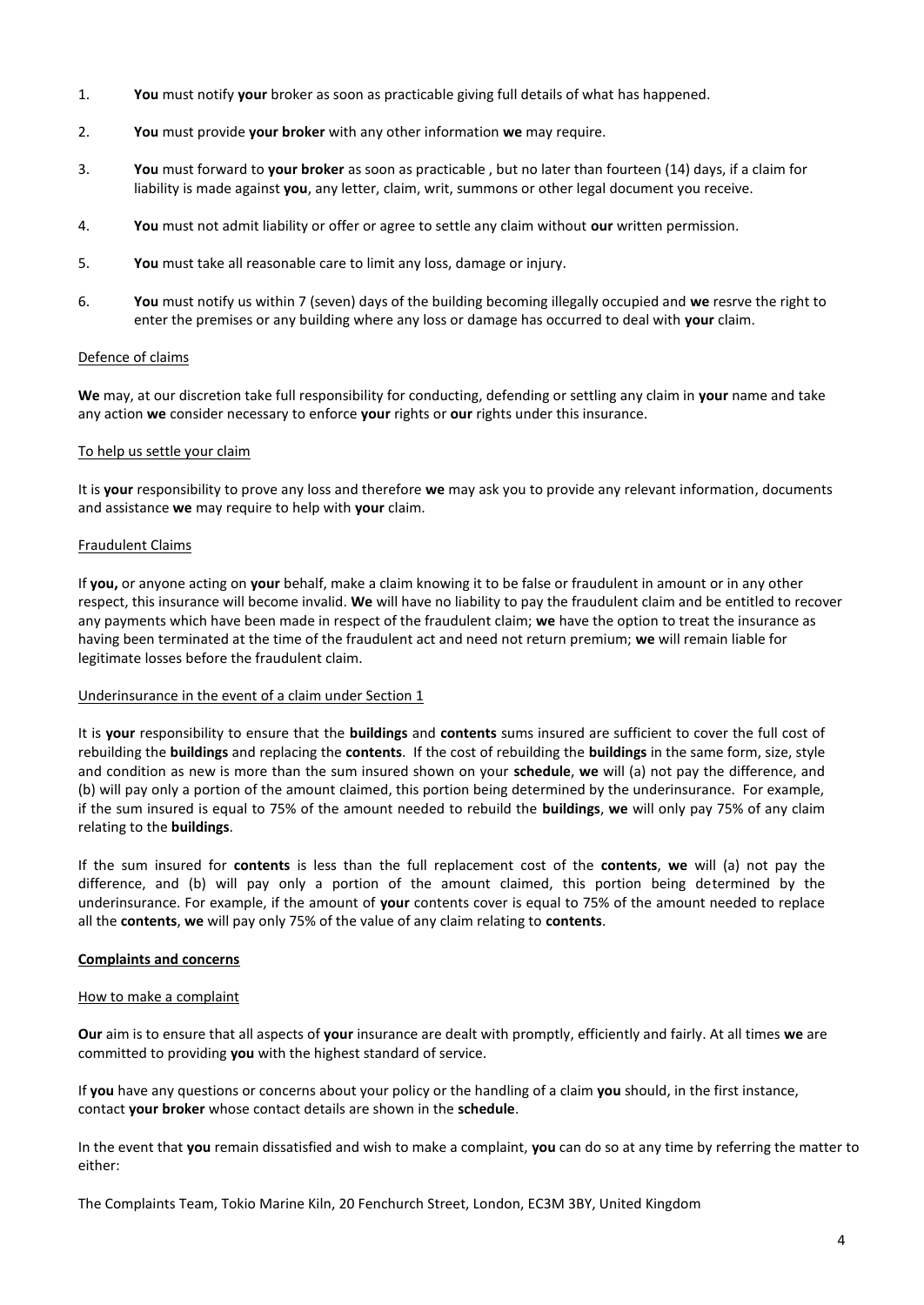Tel: 020 7886 9000 Email: Complaints@Tokiomarinekiln.com

If **you** are still not satisfied with **our** response, **you** may then refer **your** complaint to the Complaints Team at Lloyd's. The address of the Complaints Team at Lloyd's is:

Complaints, Lloyd's, One Lime Street, London EC3M 7HA

Tel: 020 7327 5693 Fax: 020 7327 5225 Website: [www.lloyds.com/complaints](http://www.lloyds.com/complaints)

E-mail[: complaints@Lloyds.com](mailto:complaints@Lloyds.com)

Details of Lloyd's complaints procedures are set out in a leaflet "Your Complaint - How We Can Help" available at [www.lloyds.com/complaints](file:///C:/Users/jclark/AppData/Local/Microsoft/Windows/Temporary%20Internet%20Files/Content.Outlook/AppData/Local/Microsoft/Windows/Temporary%20Internet%20Files/OLK52F5/www.lloyds.com/complaints) and are also available from the above address.

If **you** remain dissatisfied after Lloyd's has considered **your** complaint, **you** may refer **your** complaint to the Financial Ombudsman Service (FOS).

The contact details are:

The Financial Ombudsman Service, Exchange Tower, London, E14 9SR

Tel: 0800 023 4 567 (calls are free from "fixed lines" in the UK) or; 0300 123 9123 (call charges may apply in the UK)

E-mail: complaint.info@financial-ombudsman.org.uk

Making a complaint does not affect **your** right to take legal action, however, FOS will not adjudicate on any cases where litigation has commenced.

## **Compensation**

Lloyd's insurers are covered by the Financial Services Compensation Scheme. **You** may be entitled to compensation from the Scheme if a Lloyd's insurer is unable to meet its obligations to you under this policy. If **you** were entitled to compensation under the Scheme, the level and extent of the compensation would depend on the nature of this policy. Further Information about the Scheme is available from the Financial Services Compensation Scheme (10th Floor, Beaufort House, 15 St. Botolph Street, London EC3A 7QU) and on their website[: www.fscs.org.uk.](http://www.fscs.org.uk/)

## **Data Protection**

**You** should understand that any information **you** have provided will be processed by **us**, in compliance with the provisions of the Data Protection Act 1998, for the purpose of providing insurance and handling claims or complaints, if any, which may necessitate providing such information to other parties.

## **Rights of Third Parties**

A person who is not a party to this policy has no right under the Contracts (Rights of Third Parties) Act 1999 to enforce any term of this policy but this does not affect any right or remedy of a third party which exists or is available apart from that Act.

## **Law and Jurisdiction**

Unless specifically agreed to the contrary this policy shall be governed by the laws of England and Wales and subject to the exclusive jurisdiction of the courts of England.

#### **Sanctions Endorsement LMA5213 (12 March 2014)**

**We** shall not provide any benefit under this contract of insurance to the extent of providing cover, payment of any claim or the provision of any benefit where doing so would breach any sanction, prohibition or restriction imposed by law or regulation.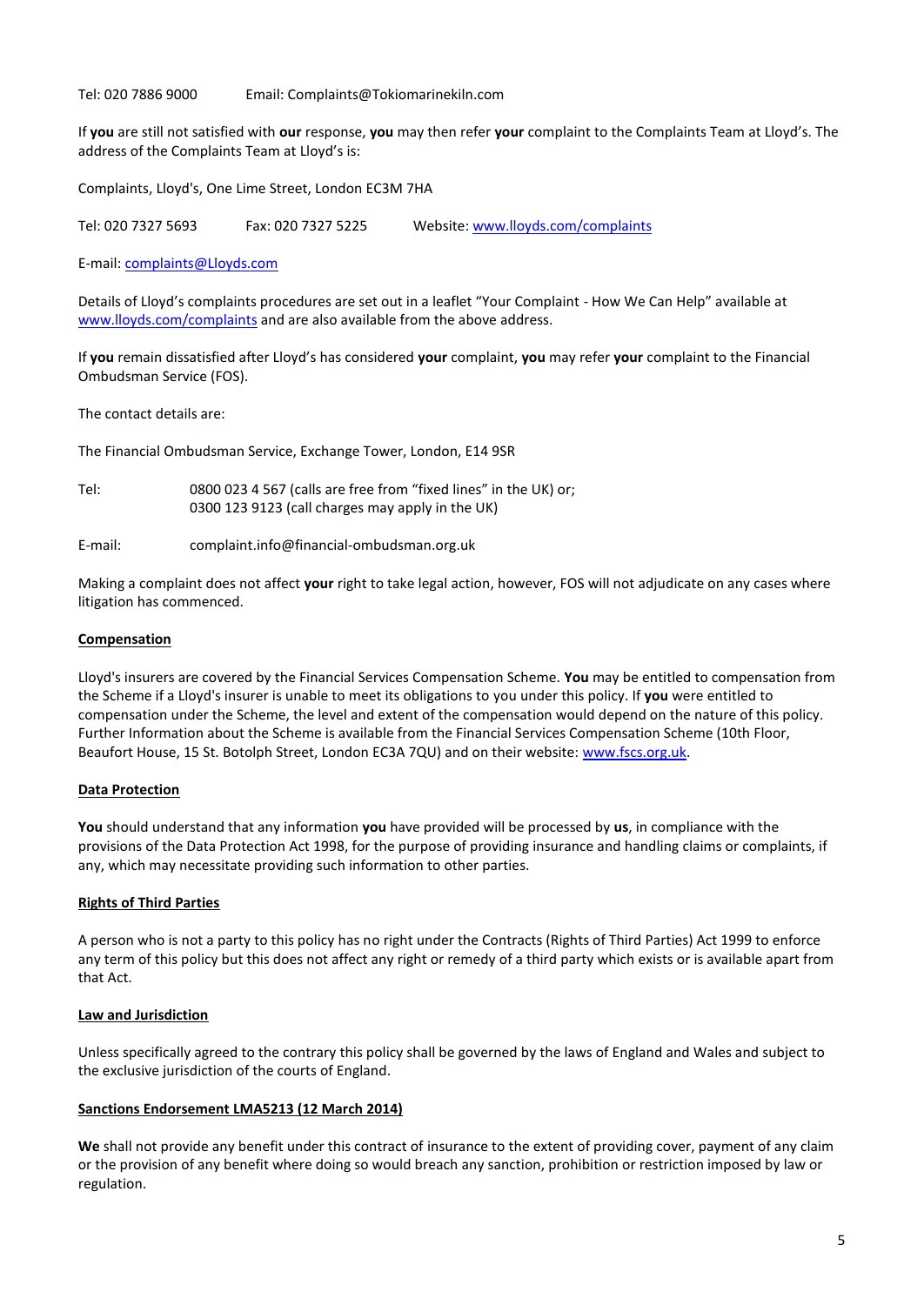# **DEFINITIONS**

| <b>Accident</b>            | An event occurring at the premises, the occurrence of which was sudden and<br>unforeseen, and which can be shown to have commenced during the period of<br>insurance, and which results in physical damage to property or bodily injury.                                                                                                                                                                                                                                                                                       |
|----------------------------|--------------------------------------------------------------------------------------------------------------------------------------------------------------------------------------------------------------------------------------------------------------------------------------------------------------------------------------------------------------------------------------------------------------------------------------------------------------------------------------------------------------------------------|
| <b>Bodily Injury</b>       | Physical injury including accidental death, disease or illness.                                                                                                                                                                                                                                                                                                                                                                                                                                                                |
| <b>Buildings</b>           | The building(s) situated at the address of the premises shown in the schedule and<br>being built of brick, stone, concrete and with the external surface of the roof<br>constructed of slates, tiles, concrete, asphalt or of any entirely non-combustible<br>mineral material, including all interior decorations and fixtures and fittings, plus, if<br>so indicated on the schedule, outbuildings including garages, fixed fuel tanks,<br>swimming pools, tennis courts, drives, patios, terraces, walls, gates and fences. |
| <b>Contents</b>            | Those articles not part of the buildings, nor any fixtures and fittings, which are<br>included in the sums insured and shown on the schedule as contents and which<br>you own or are responsible for.                                                                                                                                                                                                                                                                                                                          |
| <b>Endorsement</b>         | A change in the terms and conditions of this insurance agreed by you and us.                                                                                                                                                                                                                                                                                                                                                                                                                                                   |
| <b>Excess</b>              | The amount shown as such in the schedule, and the amount you must contribute<br>to the claims costs arising in respect of each separate accident.                                                                                                                                                                                                                                                                                                                                                                              |
| <b>Period of Insurance</b> | The period during which this insurance is in force, as shown in the schedule and for<br>which you have paid and we have accepted a premium.                                                                                                                                                                                                                                                                                                                                                                                    |
| <b>Premises</b>            | The address which is printed in the schedule.                                                                                                                                                                                                                                                                                                                                                                                                                                                                                  |
| <b>Schedule</b>            | The schedule, which is clearly labelled as such, forms part of your policy and<br>contains details of you, the premises, the excess, the sums insured, the period of<br>insurance and the sections of this insurance which apply.                                                                                                                                                                                                                                                                                              |
| We / us / our              | The Underwriters at Lloyd's who have a share in this insurance.                                                                                                                                                                                                                                                                                                                                                                                                                                                                |
| You / Your / Insured       | The person or persons named in the schedule.                                                                                                                                                                                                                                                                                                                                                                                                                                                                                   |
| Your broker                | The insurance broker or intermediary who arranged this insurance on your behalf.                                                                                                                                                                                                                                                                                                                                                                                                                                               |

# **Important Information – Important Conditions**

There are specific conditions detailed in **your Schedule** which **you** must comply with. If **you** breach any of these conditions then this may affect some or all of **your** claim(s), it may reduce the amount payable by **us** under the policy, or **we** may treat this insurance as though it never existed.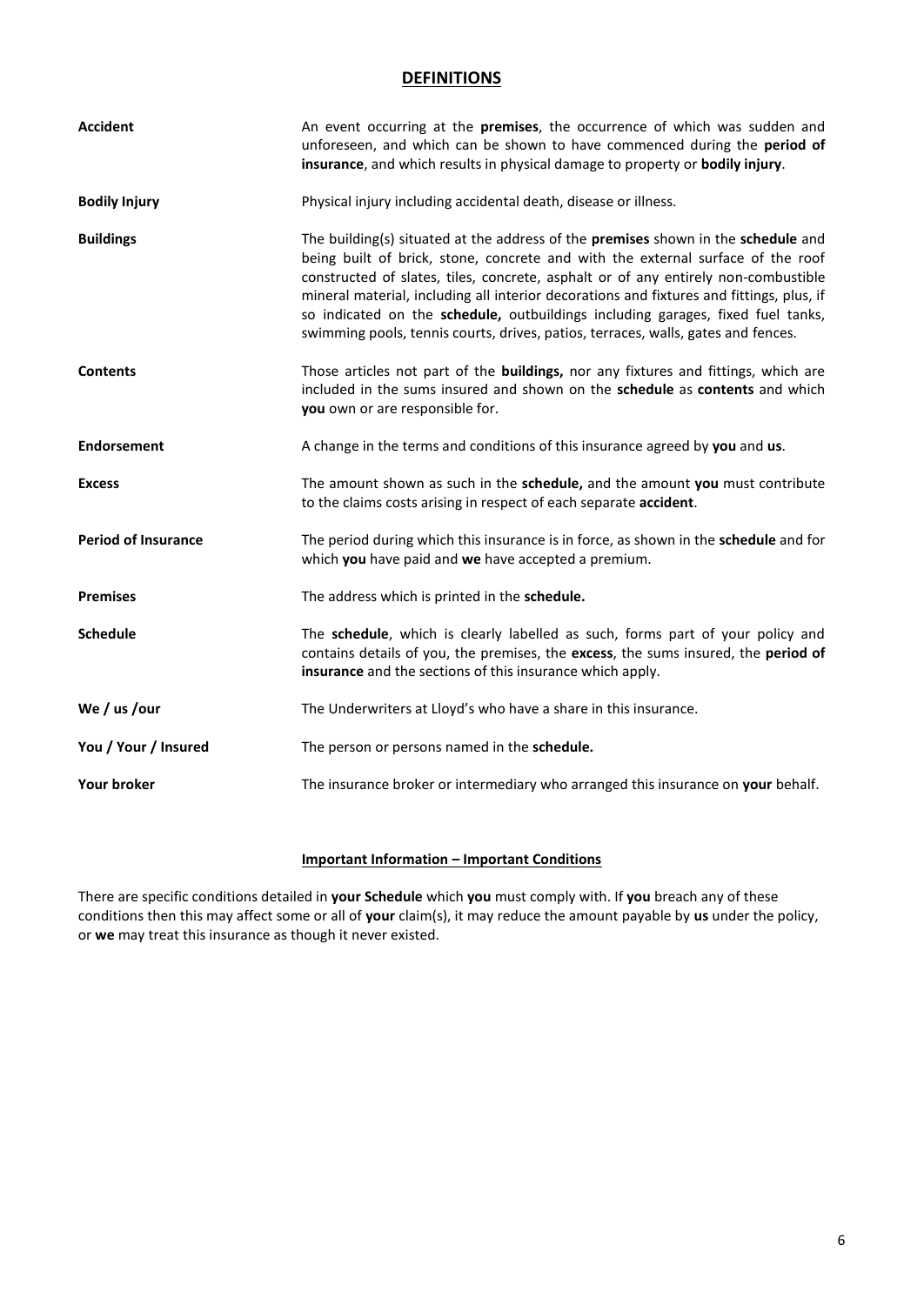# **GENERAL EXCLUSION CLAUSES APPLICABLE TO THE WHOLE OF THIS INSURANCE**

#### **Nuclear reaction, nuclear radiation or radioactive contamination**

**We** will not pay for:

- 1. Loss or destruction of or damage to any property whatsoever, or any loss or expenses whatsoever;
- 2. Any legal liability of whatsoever nature, or death or injury to any person

caused by or contributed to by or arising from nuclear reaction, nuclear radiation or radioactive contamination.

## **War**

**We** will not pay for loss or damage occasioned by, happening through or in consequence of war, invasion, acts of foreign enemies, hostilities (whether war be declared or not) civil war, rebellion, revolution, insurrection, military or usurped power or confiscation or nationalisation or requisition or destruction of or damage to property by or under the order of any government or public or local authority.

## **Terrorism Exclusion**

**We** will not pay for loss or destruction of or damage to any property, or any other loss or expense, or any legal liability of any nature caused by, or contributed to, or arising from or in connection with any act of terrorism regardless of any other cause or event contributing concurrently or in any other sequence to the loss.

For the purpose of this insurance an act of terrorism means an act, including but not limited to the use of force or violence and/or the threat thereof, of any person or group(s) of persons, whether acting alone or on behalf of or in connection with any organisation(s) or government(s), committed for political, religious, ideological or similar purposes including the intention to influence any government and/or to put the public, or any section of the public, in fear.

**We** will not pay for loss, damage, cost or expense of whatsoever nature caused by, resulting from or arising from or in connection with any action taken by third parties in controlling, preventing, or suppressing any act of terrorism.

## **Pressure Waves**

**We** will not pay for any loss, destruction or damage occasioned by pressure waves caused by aircraft or other aerial devices travelling at sonic or supersonic speeds.

## **Contamination & Pollution**

This policy does not cover any loss or damage due to pollution or contamination regardless of where or when it occurs and regardless of whether such loss or damage was caused by any peril hereby insured against.

## **Electronic Data**

**We** will not pay for:

- 1. loss or damage to any property whatsoever, or any loss or expenses whatsoever; or
- 2. any legal liability of whatsoever nature

caused by or contributed to by or arising from;

- computer viruses, erasure or corruption of electronic data; or
- the failure of any equipment to correctly recognise the time or date or change of time or date;

For the purposes of this exclusion "computer virus" means a set of corrupting, harmful or otherwise unauthorised instructions or code including a set of maliciously introduced unauthorised instructions or code, programmatic or otherwise, that propagate themselves through a computer system or network of whatsoever nature.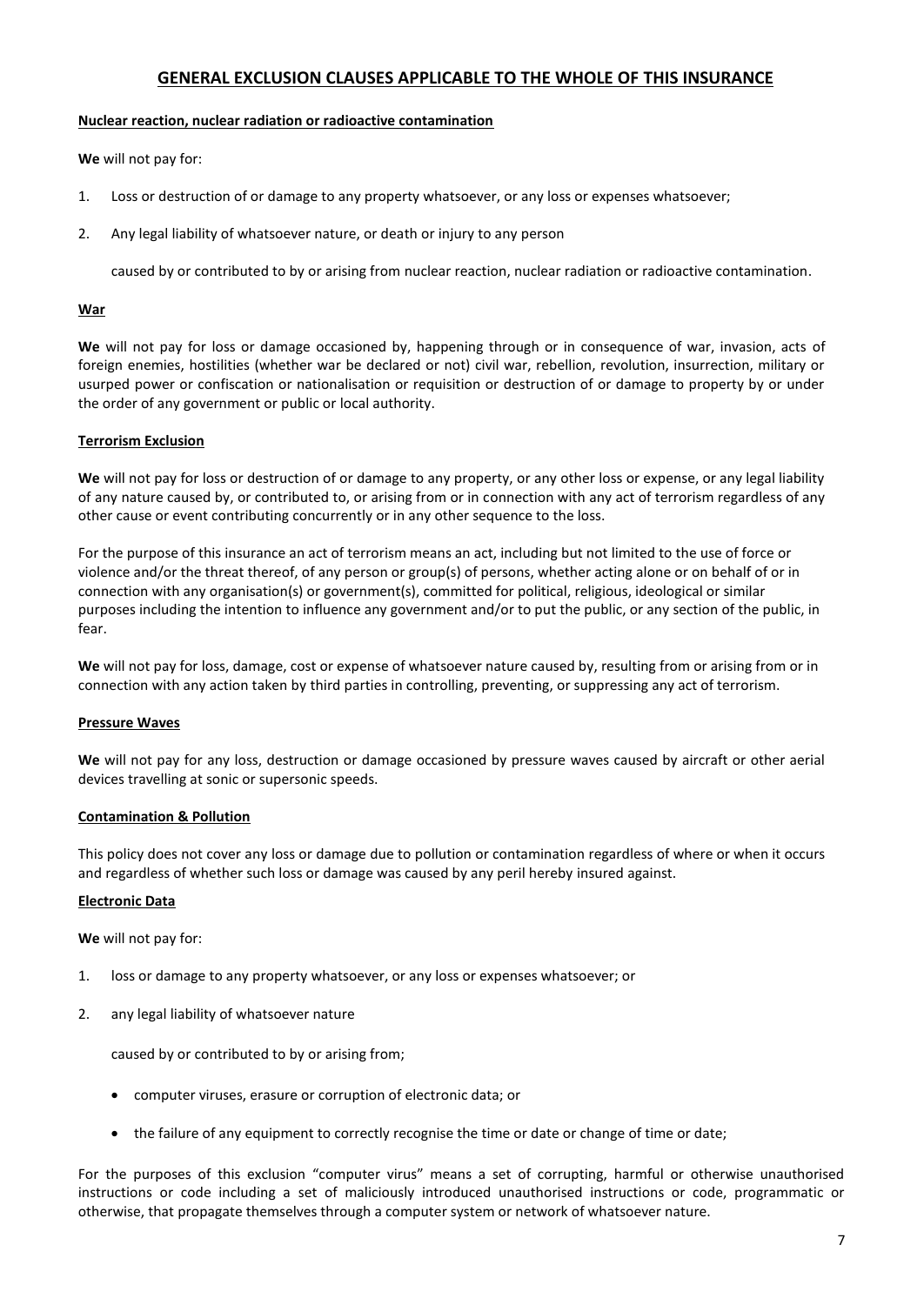# **Biological and Chemical Contamination**

**We** will not pay for:

- 1. loss or damage to any property whatsoever, or any loss or expenses whatsoever;
- 2. any legal liability of whatsoever nature;
- 3. death or injury to any person;

caused by or contributed to by or arising from Biological or Chemical contamination due to or arising from;

- terrorism; and/or
- steps taken to prevent, suppress, control or reduce the consequences of any actual, attempted, threatened, suspected or perceived terrorism.

For the purposes of this exclusion "terrorism" means any act(s) of any person(s) or organisation(s) involving:

- the causing, occasioning or threatening of harm of whatever nature and by whatever means;
- putting the public or any section of the public in fear;

in circumstances in which it is reasonable to conclude that the purpose(s) of the person(s) or organisation(s) concerned are wholly or partly of a political, religious, ideological or similar nature.

#### **Contractors Exclusion**

**We** will not pay for loss or destruction of or damage to any property, or any other loss or expense, or any legal liability of any nature caused by, or contributed to, or arising from or in connection with the activities of contractors working on the **premises**. For the purpose of this exclusion a contractor is defined as any person, company or organisation working at or about the **premises**, including **you** where **you** are working in the capacity of a tradesman.

## **Other Insurance Clause**

**We** will not pay any claim for any loss, damage or liability covered under this insurance which is also covered wholly or in part under any other insurance except in respect of any amount beyond that which would have been covered under other such insurance had this insurance not been affected.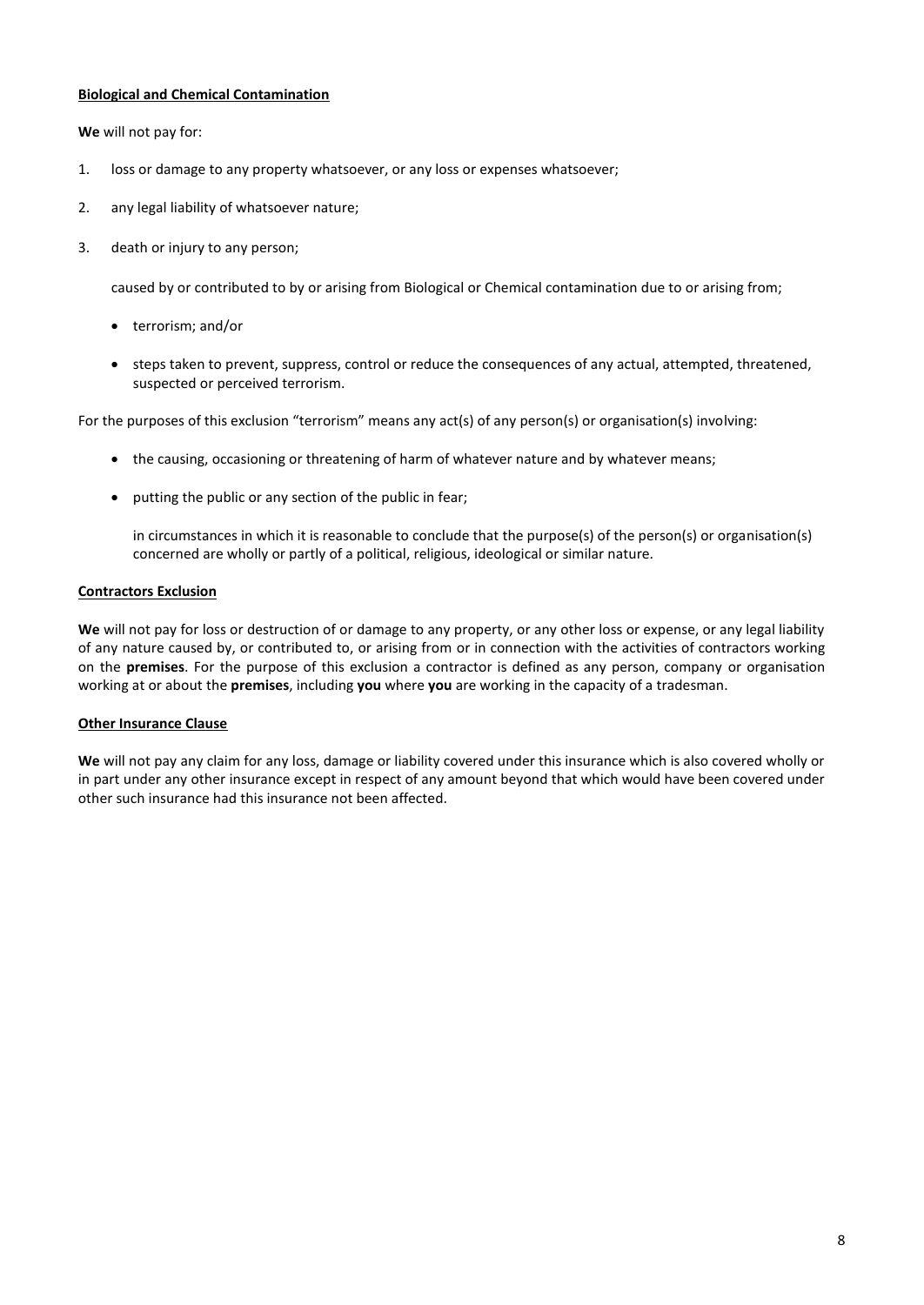# **SECTION 1 – PROPERTY**

| <b>What is Covered</b>                                                                                                                                                                                                                                                        | What is not covered                                                                                                                                                                                                                                                        |
|-------------------------------------------------------------------------------------------------------------------------------------------------------------------------------------------------------------------------------------------------------------------------------|----------------------------------------------------------------------------------------------------------------------------------------------------------------------------------------------------------------------------------------------------------------------------|
| Loss of or damage to the buildings and loss of or damage<br>to the contents as a result of :-                                                                                                                                                                                 | Loss of or damage to the buildings or the contents as a<br>result of :-                                                                                                                                                                                                    |
| Fire arising in any way (a standard peril)                                                                                                                                                                                                                                    |                                                                                                                                                                                                                                                                            |
| Explosion (a standard peril)                                                                                                                                                                                                                                                  | An explosion caused by the bursting of a boiler (not being a<br>boiler used for domestic purposes only) or other apparatus<br>which contains pressurised steam and which is owned or<br>operated by the Insured.                                                           |
| Lightning (a standard peril)                                                                                                                                                                                                                                                  |                                                                                                                                                                                                                                                                            |
| Impact of AIRCRAFT and other aerial devices or articles<br>dropped therefrom (a standard peril)                                                                                                                                                                               |                                                                                                                                                                                                                                                                            |
| Earthquake shock (a standard peril)                                                                                                                                                                                                                                           |                                                                                                                                                                                                                                                                            |
| OTHER LIMITED PERILS - Wind, rain, hail and flood but only<br>if so indicated on the schedule as being covered.                                                                                                                                                               | Frost or weight of snow.                                                                                                                                                                                                                                                   |
| What we will pay in respect of a valid claim                                                                                                                                                                                                                                  | What we will not pay in respect of a valid claim                                                                                                                                                                                                                           |
| Costs pre-authorised by us for material, labour and<br>equipment necessary to effect repair or rebuilding or<br>replacement (whichever is the lesser) of the Buildings and<br>Contents. Such costs are limited to the amount shown in<br>the applicable part of the schedule. | Any cost or expense not pre-authorised by us UNLESS the<br>cost or expense has been incurred in reducing the actual or<br>potential cost of an on-going event.<br>Any amount which means you have not borne the excess<br>applicable.                                      |
| If the buildings were not in a good state of repair<br>immediately prior to the loss or damage, we will reduce the<br>amount of our payment to allow for wear and tear.                                                                                                       | Any expenses incurred by you in preparing a claim or an<br>estimate of loss or damage.                                                                                                                                                                                     |
| Remember: any act or failure on your part that leads to (or<br>increases the cost of) a claim may be taken into account<br>when we decide how much to pay in settlement of that<br>claim.                                                                                     | Any costs arising from loss or damage to outbuildings and<br>garages which are not built of brick, stone, concrete and<br>with the external surface of the roof constructed of slates,<br>tiles, concrete, asphalt or of any entirely non-combustible<br>mineral material. |
| Architects' and surveyors' fees necessarily incurred with<br>our consent in the repair or rebuilding of the Buildings.                                                                                                                                                        | Any amount over 10% of the buildings sum insured                                                                                                                                                                                                                           |
| The cost incurred with our consent in removing debris,<br>shoring up or demolition of buildings.                                                                                                                                                                              | Any amount over 5% of the buildings sum insured                                                                                                                                                                                                                            |
| Any cost necessary to comply with requirements set by<br>Government, Local Authority or other statutory body.                                                                                                                                                                 | Any such costs associated with requirements notified to<br>you before the happening of the event which gave rise to<br>the claimed-for loss or damage, or with requirements<br>relating to undamaged parts of the <b>building</b> or its<br>foundations.                   |

**We** will not reduce the sum insured under section one after **we** have settled a claim as long as **you** agree to carry out **our**  recommendations to prevent further loss or damage.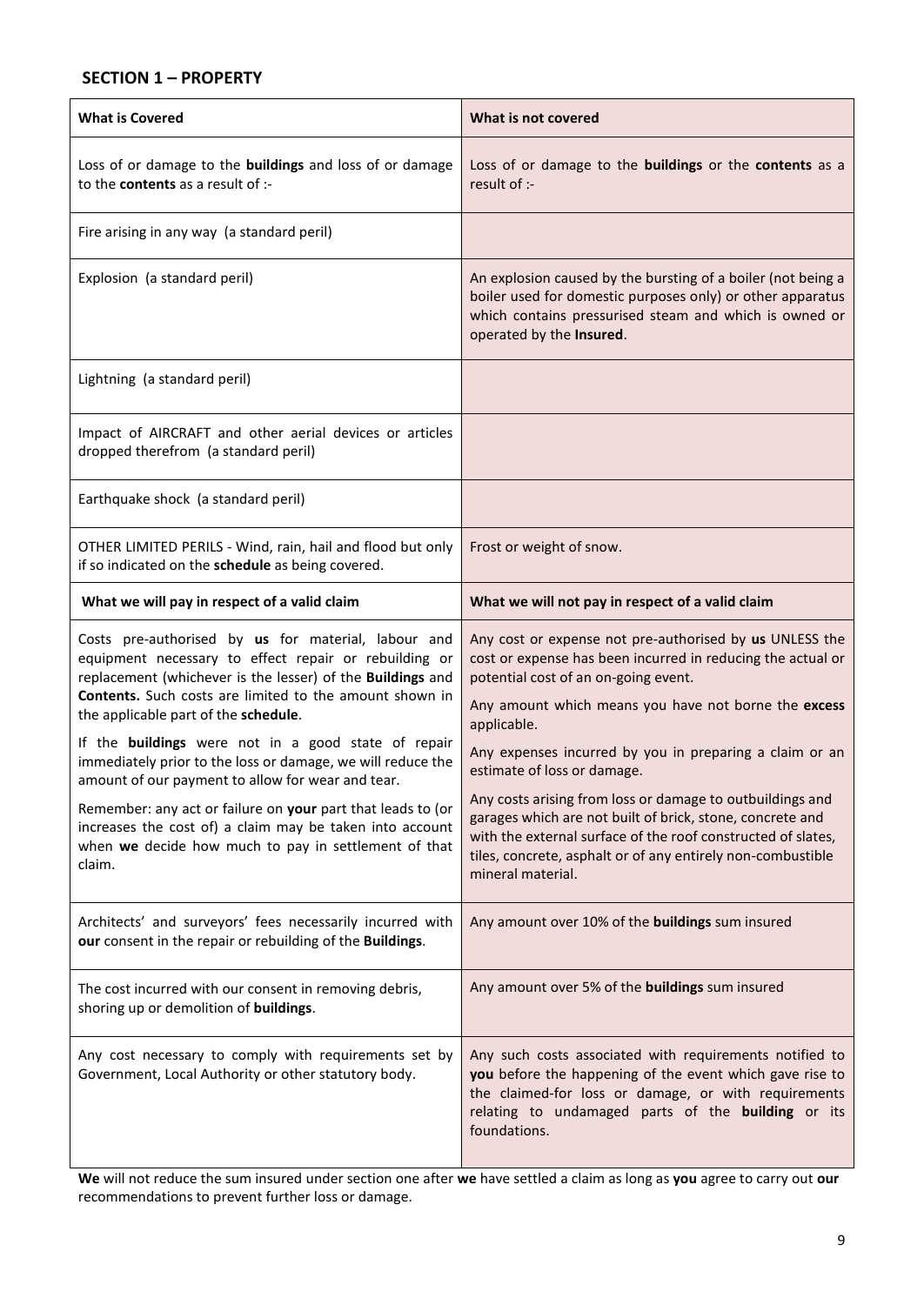# **SECTION 1 – FIRE BRIGADE CHARGES**

**We** will pay the fire brigade charges levied against **you** by any local authority in respect of attendance by the fire brigade for the purpose of minimising a loss following damage caused by an insured peril at the risk address.

This insurance does not cover any fine or other penalty imposed on **you**, or awarded against **you**, other than as damages, as a result of any actual or alleged offence under any legislation, in particular under any of the Fire Services Act or the Criminal Justice Act of 2005.

**\_\_\_\_\_\_\_\_\_\_\_\_\_\_\_\_\_\_\_\_\_\_\_\_\_\_\_\_\_\_\_\_\_\_\_\_\_\_\_\_\_\_\_\_\_\_\_\_\_\_\_\_\_\_\_\_\_\_\_\_\_\_\_\_\_\_\_\_\_\_\_\_\_\_\_\_\_\_\_\_\_\_**

# **SECTION 2 – LIABILITY**

| What is covered                                                                                                                                                                                   | What is not covered                                                                                                                                                                                                                                                                                                                                                                                                                                                                                                                                                                                                                                                                                                                                                                             |
|---------------------------------------------------------------------------------------------------------------------------------------------------------------------------------------------------|-------------------------------------------------------------------------------------------------------------------------------------------------------------------------------------------------------------------------------------------------------------------------------------------------------------------------------------------------------------------------------------------------------------------------------------------------------------------------------------------------------------------------------------------------------------------------------------------------------------------------------------------------------------------------------------------------------------------------------------------------------------------------------------------------|
| Your legal liability as owner of the buildings and its land if,<br>as a direct consequence of an accident, someone dies, is<br>injured, falls ill or has their property damaged.                  | Your legal liabability arising from:<br>the death, bodily injury or illness of you or a member<br>of your family or your domestic staff or employees;<br>loss or damage to any property you or a member of<br>your family or your domestic staff or employees own, or<br>are responsible for;<br>an agreement that imposes a liability you would not<br>otherwise have been under;<br>any professional, occupational or business activities;<br>the cost of putting right any fault or alleged fault<br>$\overline{\phantom{a}}$<br>which, if not put right, may cause accidental bodily injury<br>or disease or accidental loss of or damage to property;<br>the ownership or operation of lifts, elevators or<br>hoists;<br>repairs, alterations or other work carried out by<br>contractors. |
| What we will pay in respect of a valid claim                                                                                                                                                      | What we will not pay in respect of a valid claim                                                                                                                                                                                                                                                                                                                                                                                                                                                                                                                                                                                                                                                                                                                                                |
| The most we will pay for the costs of settling and<br>defending any and all claims arising from one accident,<br>including claimants' costs and expenses, is the amount<br>shown on the schedule. | Any amount which means you have not borne the excess<br>applicable.<br>Liability arising out of any criminal or violent act to another<br>person.<br>The cost of putting right any fault or alleged fault which, if<br>not put right, may cause accidental bodily injury or disease<br>or accidental loss of or damage to property.                                                                                                                                                                                                                                                                                                                                                                                                                                                             |